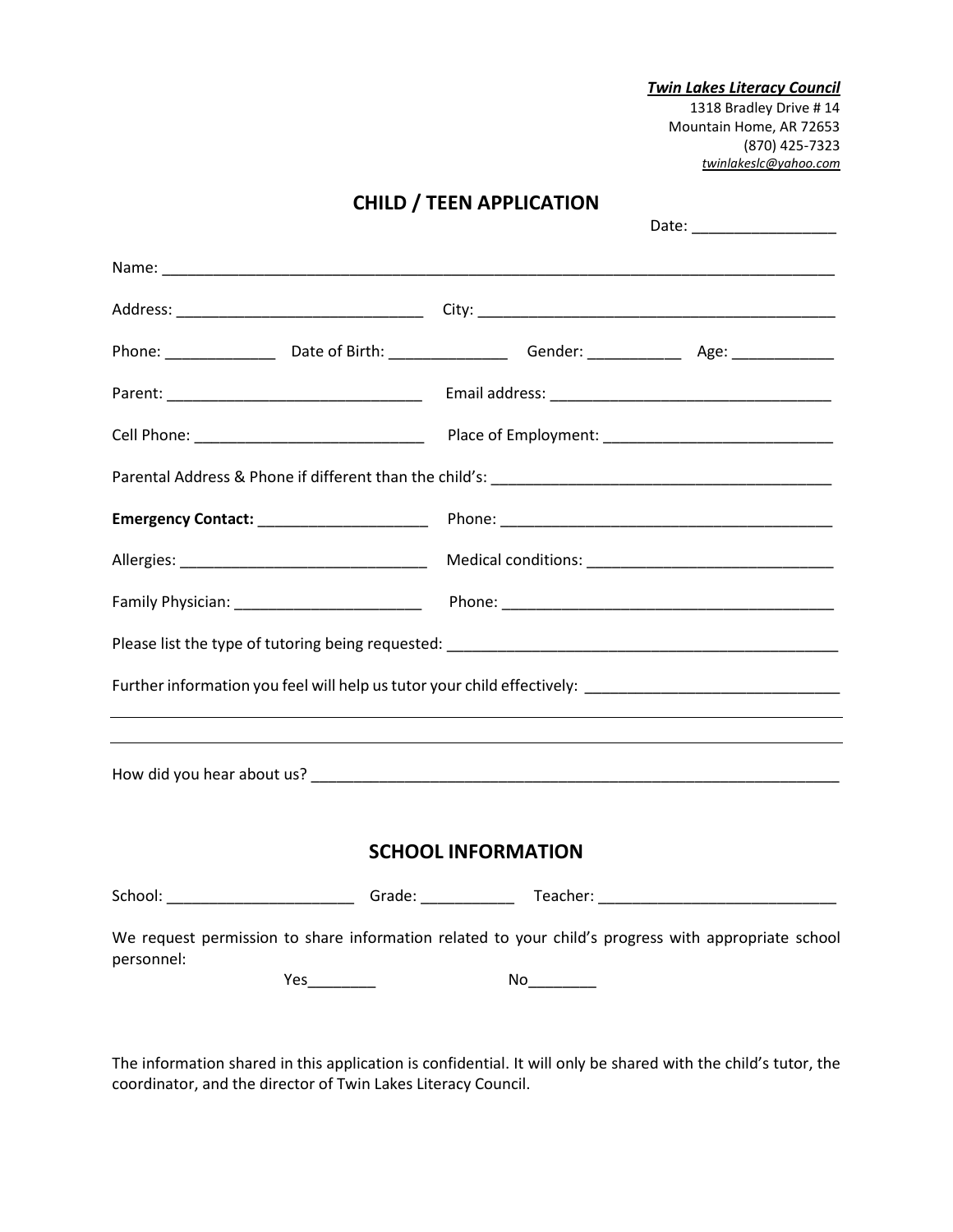## **As a parent / guardian, I agree to the following:**

- 1. I will notify the tutor if my child cannot meet with the tutor. I will **try to cancel tutoring 24 hours ahead of time if at all possible.** I know if my child misses two (2) classes without letting the tutor know, my child will lose tutoring privileges for six (6) months.
- 2. My child will not receive medication during the tutoring session. If there are steps to be taken in case of an emergency in addition to calling 911 and my emergency contact, I will list them on the back of this form.
- 3. My child will be picked up at the tutoring location at the end of each session. Failure to do so will result in the termination of tutoring. Tutors will not release my child until I come **into** the tutoring location.
- 4. I will let the Literacy Council know if my child will take the bus to the Literacy Council for tutoring. I will not hold the Literacy Council liable for any accidents that occur on or near the school bus or in the parking lot. I will speak with my child about being careful of cars in the parking lot in front of the Literacy Council office.
- 5. I understand that student testing in the Literacy Council office is for grant purposes only. Test results can be viewed by parents but cannot be copied for use outside of the office.
- 6. I will speak to my child about respect and appreciation for the tutor—perhaps even sending a thankyou card when tutoring is finished.
- 7. Only the following individuals have my permission to pick up my child from tutoring:

\_\_\_\_\_\_\_\_\_\_\_\_\_\_\_\_\_\_\_\_\_\_\_\_\_\_\_\_\_\_\_\_\_\_\_\_\_\_ \_\_\_\_\_\_\_\_\_\_\_\_\_\_\_\_\_\_\_\_\_\_\_\_\_\_\_\_\_\_\_\_\_\_\_\_\_\_\_

\_\_\_\_\_\_\_\_\_\_\_\_\_\_\_\_\_\_\_\_\_\_\_\_\_\_\_\_\_\_\_\_\_\_\_\_\_\_ \_\_\_\_\_\_\_\_\_\_\_\_\_\_\_\_\_\_\_\_\_\_\_\_\_\_\_\_\_\_\_\_\_\_\_\_\_\_\_

Please sign and date the application as shown below.

Parent / Guardian Date

If you have any concerns, questions or problems, please call the coordinator.

\_\_\_\_\_\_\_\_\_\_\_\_\_\_\_\_\_\_\_\_\_\_\_\_\_\_\_\_\_\_\_\_\_\_\_\_ \_\_\_\_\_\_\_\_\_\_\_\_\_\_\_\_\_\_\_\_\_\_\_\_\_\_\_\_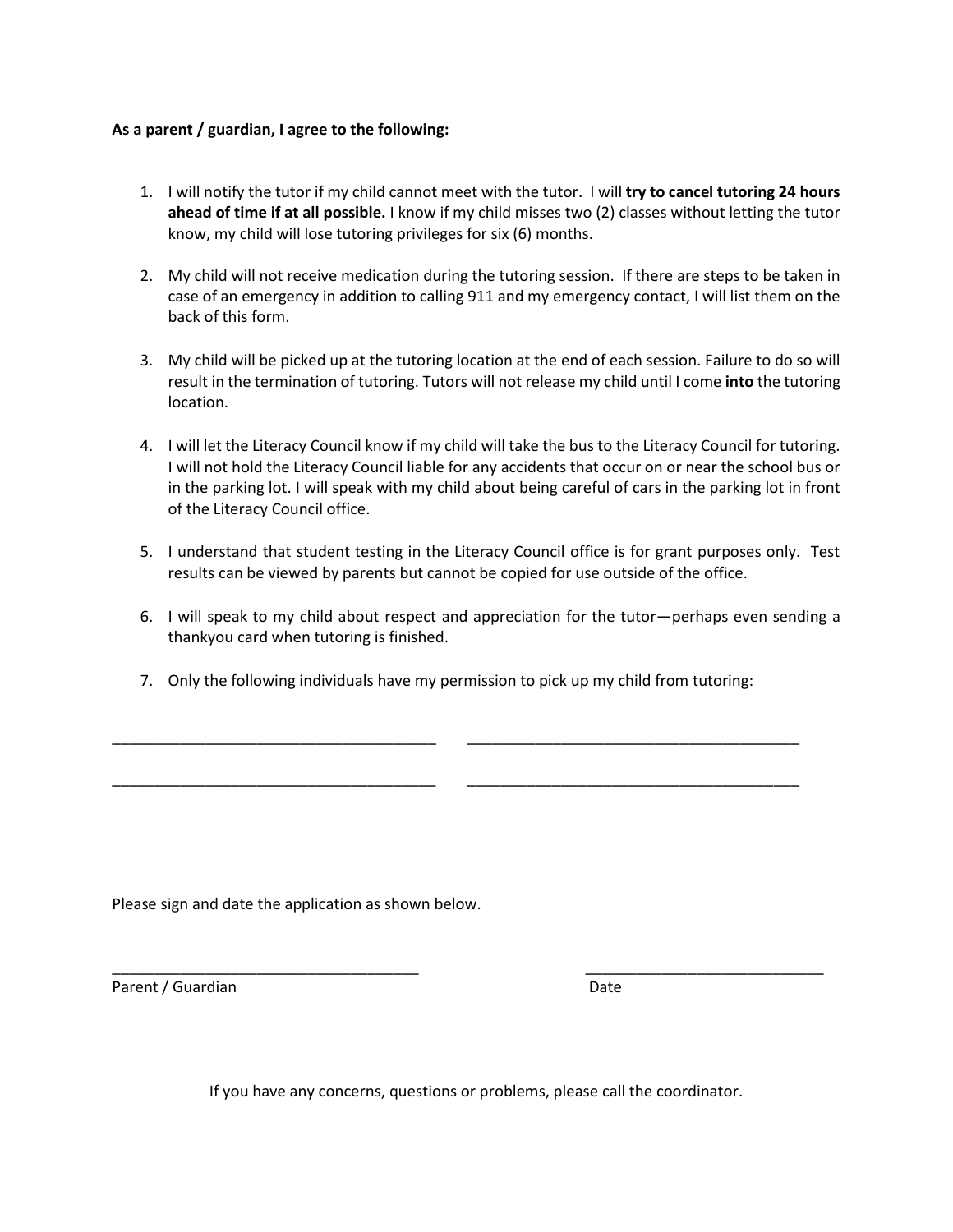## The phone number is **425-7323. Photo Release Form**

## **Please check one:**

I give Twin Lakes Literacy Council the right to use pictures of my child for publicity purposes

|                                                           | __________ to illustrate final reports of grants |                                   |  |  |  |  |
|-----------------------------------------------------------|--------------------------------------------------|-----------------------------------|--|--|--|--|
| __________________ on Facebook                            |                                                  |                                   |  |  |  |  |
|                                                           | in the newspaper                                 |                                   |  |  |  |  |
| none of the above                                         |                                                  |                                   |  |  |  |  |
|                                                           |                                                  | Date: ___________________________ |  |  |  |  |
|                                                           |                                                  |                                   |  |  |  |  |
|                                                           |                                                  |                                   |  |  |  |  |
|                                                           |                                                  |                                   |  |  |  |  |
| <b>Student Handbook Policy</b>                            |                                                  |                                   |  |  |  |  |
| I have received a copy of the student handbook.<br>$\Box$ |                                                  |                                   |  |  |  |  |
|                                                           |                                                  |                                   |  |  |  |  |
|                                                           |                                                  |                                   |  |  |  |  |
|                                                           |                                                  |                                   |  |  |  |  |
|                                                           |                                                  |                                   |  |  |  |  |
|                                                           |                                                  |                                   |  |  |  |  |
| <b>Transportation Policy</b>                              |                                                  |                                   |  |  |  |  |

Twin Lakes Literacy Council is not responsible for the transportation of students.

Signature: \_\_\_\_\_\_\_\_\_\_\_\_\_\_\_\_\_\_\_\_\_\_\_\_\_ Date: \_\_\_\_\_\_\_\_\_\_\_\_\_\_\_\_\_\_\_\_\_